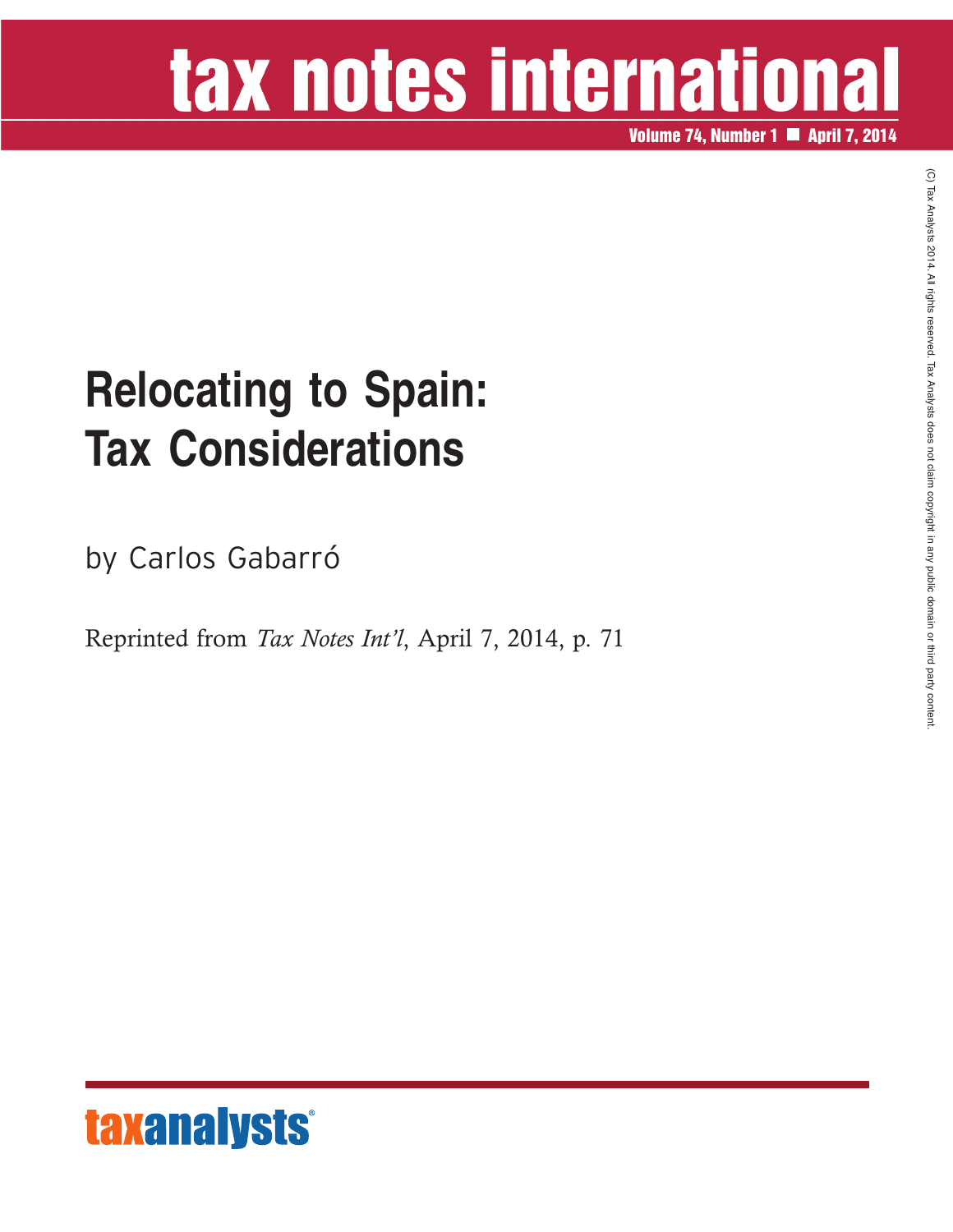## PRACTITIONERS' CORNER

### Relocating to Spain: Tax Considerations

by Carlos Gabarró

Carlos Gabarró is a tax partner with Altalex, SL in Barcelona. E-mail: carlos.gabarro@altalex.es

Spain is one of the highest ranked countries in the world in terms of quality of life. It is home to many of Europe's international schools, and its business schools are among the top worldwide. It offers an outstanding and modern health system plus an excellent climate, first-class gastronomy, and a wide range of cultural and leisure activities. Spain is the Florida of Europe.

However, both expatriates and high net-worth individuals should carefully consider their tax implications when relocating to Spain.

#### **Becoming a Spanish Taxpayer**

Special attention should be given to the date an individual moves to Spain. The fiscal year for individuals is coincident with the calendar year. An individual would become a resident taxpayer:

- if he is present in the country more than 183 days during the calendar year; or
- if his center of economic interests is located in Spain, whether directly or indirectly.

An individual moving to Spain generally would not be considered tax resident in his year of arrival if relocating to the country during the second half of the year. Similarly, if he effectively moves outside the country during the first half of the year, an individual may eventually not be considered a resident taxpayer in that year if he complies with other requirements. Obviously, when it is possible to plan for it, the effective date of the move may lead to tax planning possibilities in both Spain and the home country.

Even though the courts may admit other means of proof, the tax authorities generally request tax residency certificates issued by the foreign tax authorities as relevant evidence of tax residency abroad. This is also generally the case if one wants to consider breaking the 183-day test. Further, the certificate should be issued within the meaning of the relevant double tax treaty when contemplating the application of any of the 84 OECD-based Spanish double tax treaties currently in force. These certificates are valid for one year from the date they were issued.

Spain taxes residents on a worldwide basis. While the progressive tax rates and rebates vary slightly depending on the autonomous community of residence, currently the highest personal income tax rate is 56 percent in certain regions such as Catalonia. Taxation of so-called savings income (dividends, interest, and capital gains) is set at three progressive rates  $-21$  percent, 25 percent, and 27 percent — with the first €1,500 in dividend income being exempt.

However, it is worth noting that Spanish residents with overseas duties may apply a foreign-earned income exemption of up to a maximum of  $\epsilon$ 60,100 per year under specific conditions. Considering the progressive nature of personal taxation and this being a full exemption regime, the applicable tax rate for the rest of the income may be eventually reduced when applying this exemption. An exemption to eliminate double taxation is also found in several of Spain's double tax treaties, though generally in this case with progression (foreign tax-exempt income is still considered to determine the progressive tax rate applicable). Taxation in the foreign country should be considered, but it might be possible to reduce overall taxation for work effectively performed abroad.

Many expatriates working in Spain receive employer-provided restricted stock units or other incentives such as stock options. When relevant criteria are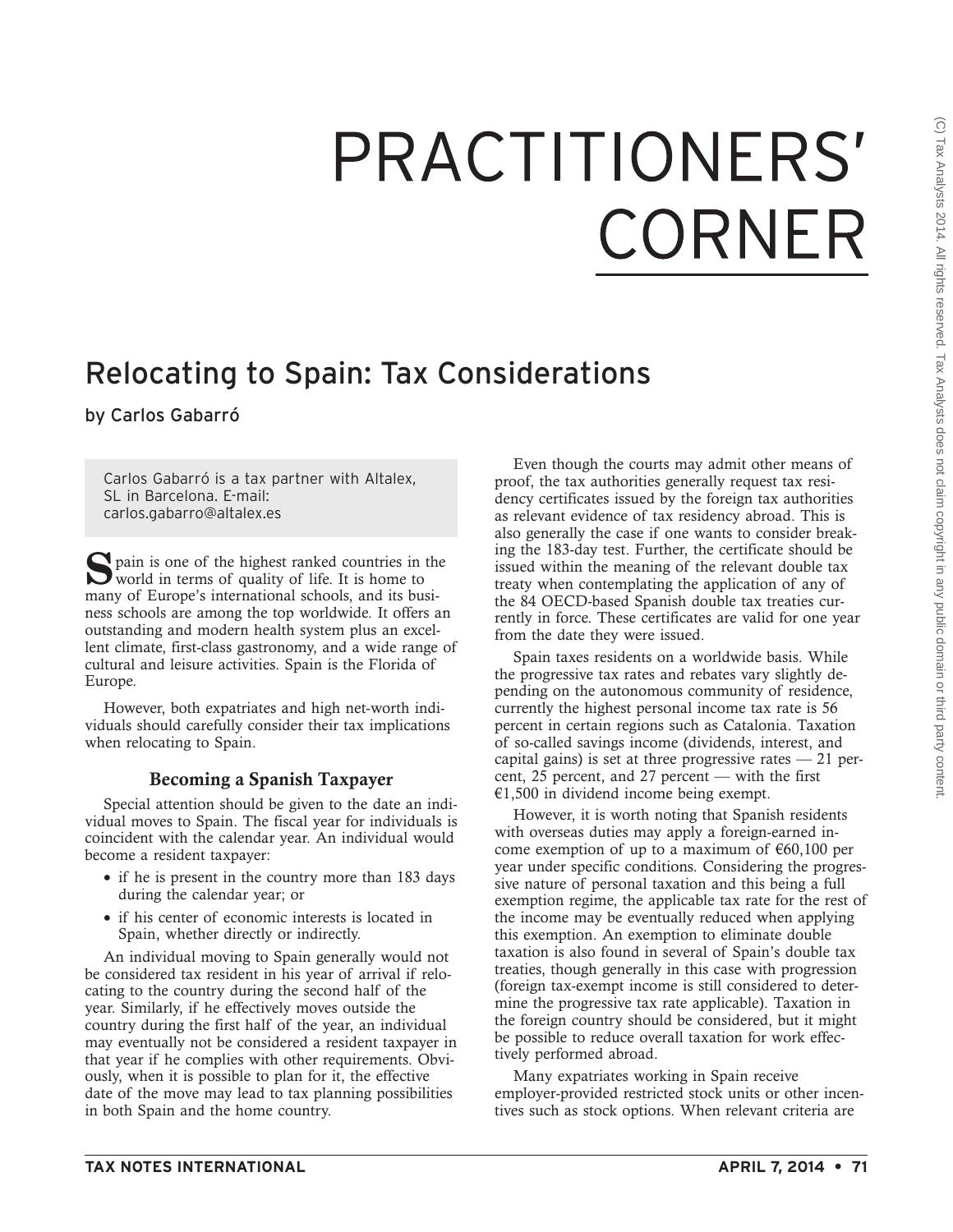met, stock options are taxed at the time of exercise (not the granting date) on the difference between the exercise price and the fair market value of the stock at the time of exercise.

Income derived may be tax exempt for active employees up to an annual limit of  $£12,000$  if specific conditions are met. Further, if income is generated over a period exceeding two years and if the stock option is not granted annually, a 40 percent taxable income reduction may be available. This reduction only applies to a limited amount of stock option income per year. Any capital gains derived from the subsequent sale of the stock are subject to taxation.

#### **Estate and Gift Tax**

An individual moving to Spain should also consider the wealth tax and estate and gift tax. A Spanish tax resident is taxed on assets and rights acquired by inheritance or gift, regardless of where the assets or rights are located. If the recipient is not resident in Spain, estate and gift tax applies only to assets located in Spain or to rights that may be executed in Spain.

Estate tax must be paid by the legal heir, and gift tax must be paid by the donee. The taxable amount for estate tax purposes is determined by deducting specific amounts.

The estate and gift tax rate ranges from 7.65 to 34 percent (the latter for assets with a value above  $E$ 815,000); these rates also vary from one autonomous region to another.

Spanish tax residents may currently benefit from considerable rebates, which could vary depending on the autonomous community of residence. Further, subject to strict criteria, Spanish or foreign assets or shareholdings that are duly affected by the performance of a business activity may benefit from a wealth tax exemption and from a material reduction of state and gift tax. In some cases or with proper planning, tax may be materially reduced.

#### **Foreign Assets Declaration**

Individuals moving or retiring to Spain should declare the value of their overseas assets as of December 31 if greater than  $€50,000$  (for each type of asset); this should be done no later than March 31. This is an annual obligation for Spanish resident taxpayers who hold, are the ultimate beneficiaries, or are the authorized signatories of bank accounts, property, and other movable assets such as shares, life insurance policies, and annuity income out of the country.

Failure to file could result in fines that exceed the value of the assets. The minimum penalty for failing to declare an asset is  $€10,000$ , plus income tax on undeclared income and late-payment interest. The penalty may be as high as 150 percent of the total tax due on the unreported foreign asset.

(C) Tax Analysts 2014. All rights reserved. Tax Analysts does not claim copyright in any public domain or third party content.(C) Tax Analysts 2014. All rights reserved. Tax Analysts does not claim copyright in any public domain or third party content

This requirement, which was introduced in 2013, affects individuals who may naturally hold property and savings in their home country, such as expatriates, high net-worth individuals, or retirees living in Spain. As a matter of fact, the U.K. Foreign Office estimates that 800,000 British nationals live all or part of the year in Spain, of which an estimated 250,000 to 400,000 are tax resident.

This reporting requirement has generated much debate, and it has been questioned on several grounds. It may infringe several provisions of the Spanish Constitution and, in many cases, could violate the free movement of capital within the EU.

#### **Foreign Entities**

If a Spanish tax resident holds an interest in overseas entities, there are several issues that should be carefully considered. These include the tax authorities' aggressive attitude and the restrictive rules against listed tax haven jurisdictions, Spanish controlled foreign corporation rules (though those could be quite flexible with proper planning), and corporate tax residency rules.

In this last respect, under both domestic provisions and double tax treaties' tiebreaker rules, an entity incorporated in a foreign jurisdiction eventually could be regarded as a Spanish corporate taxpayer if management and control (the effective place of management) of the foreign entity is located in Spain.

#### **The Beckham Law**

To better attract qualified workers, the Spanish government in 2004 approved a special tax regime for expatriates known as the ''Beckham'' law. Under this regime, an employee assigned to Spain who qualifies as a Spanish tax resident may elect to be subject to tax under the nonresident taxpayer rules.

This election is subject to several conditions, the most important of which are the following:

- The individual was not a Spanish tax resident in the 10 years preceding the tax year of his arrival in Spain.
- The assignment in Spain must be based on a labor contract (Spanish local contract or letter of assignment).
- The employment must be physically performed in Spain and for the benefit of a Spanish company.
- The individual must apply for the special regime within six months of the date his activity starts in Spain. This six-month period cannot be extended.
- The expected compensation derived from the labor contract must not exceed €600,000 per year.

If the individual elects for the special tax regime, he is subject to tax on Spanish-source income only at a flat rate of 24.75 percent, instead of the progressive